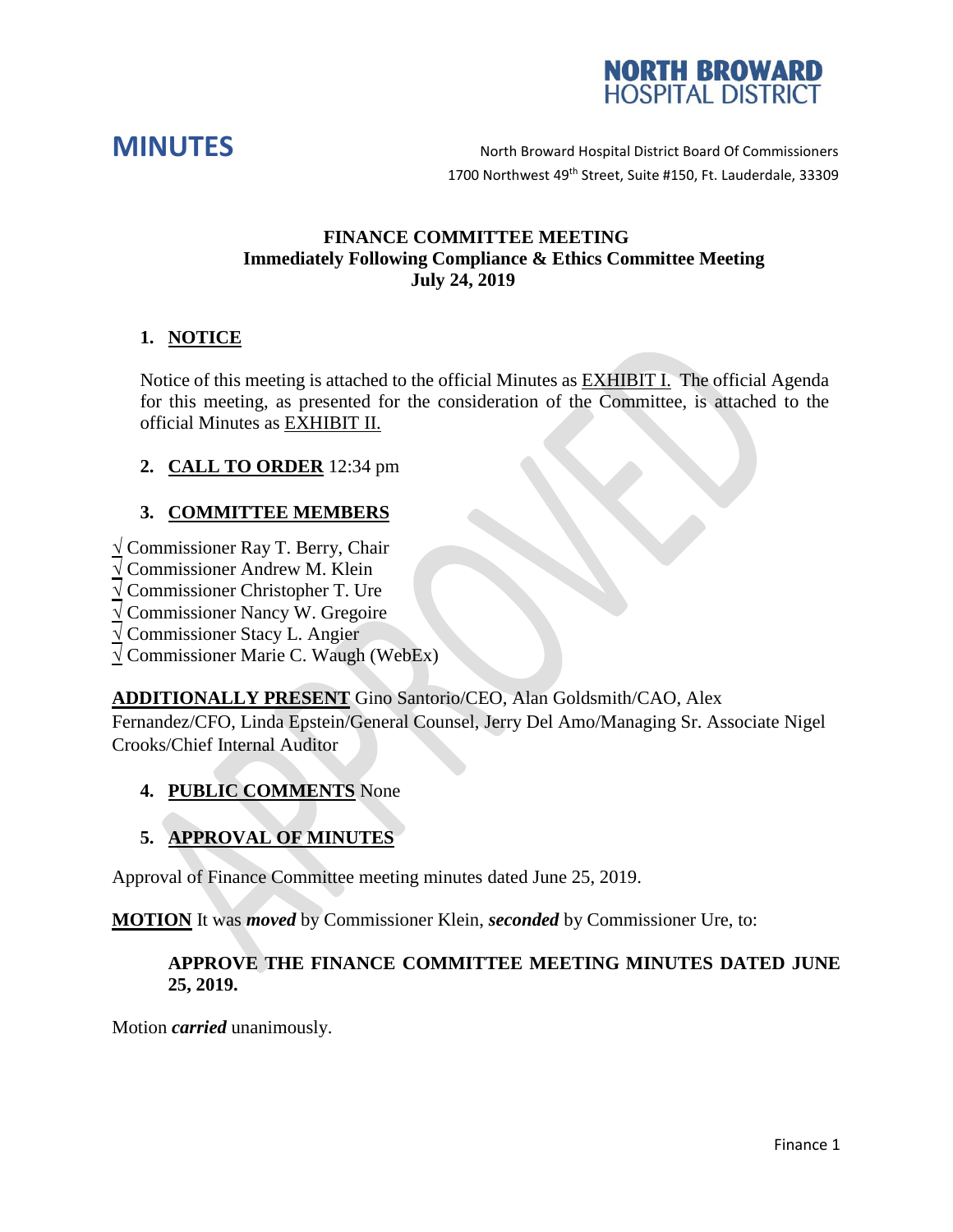

**MINUTES** North Broward Hospital District Board Of Commissioners 1700 Northwest 49<sup>th</sup> Street, Suite #150, Ft. Lauderdale, 33309

#### **6. TOPIC OF DISCUSSION**

6.1. Chair Discussion of Revenue Cycle - Ray T. Berry.

Commissioner Berry stated that although he had asked that the *Chair Discussion of Revenue Cycle* item be put on the agenda, he had since met with Mr. Fernandez and was pleased with the reporting plan he received from the CFO. Commissioner Berry further shared that across the board, the healthcare industry as a whole was experiencing similar challenges in regards to revenue cycle.

6.1.1. CFO Presentation, Revenue Cycle Consultants Recommendations - Alex Fernandez.

Mr. Fernandez reported that two financial consulting companies were retained to evaluate the organization's revenue cycle. The first consulting company was Cerner Corporation, who currently handled the organization's electronic medical records (EMR) and backend patient accounting system. Due to Cerner having already been a partner of the organization, Health-Rise Revenue Cycle Management Consulting Group was retained to give an independent analysis of the revenue cycle. Both firms focused on the following five areas:

- o Patient Access
- o Case Management
- o Patient Financial Services
- o Physician Business Office
- o Technology and Analytics
- 6.2. Systemwide, Hematology Lab Services Lease, Sysmex of America.

**MOTION** It was *moved* by Commissioner Gregoire, *seconded* by Commissioner Angier, that:

**THE FINANCE COMMITTEE RECOMMEND THAT THE BOARD OF COMMISSIONERS OF THE NORTH BROWARD DISTRICT AUTHORIZE THE PRESIDENT/CEO IN ACCORDANCE WITH SECTION 24 (D) OF THE NORTH BROWARD HOSPITAL DISTRICT CHARTER, TO APPROVE THE LEASE OF EIGHT (8) SYSMEX XN INSTRUMENTS FOR A COST OF \$1,622,000 INCLUDING INSTRUMENT SERVICE AND SUPPLY THAT WOULD BE A COST SAVINGS OF \$207,000 OVER A FIVE (5) YEAR CONTRACTUAL AGREEMENT WITH SYSMEX OF AMERICA, INC.**

Motion *carried* unanimously.